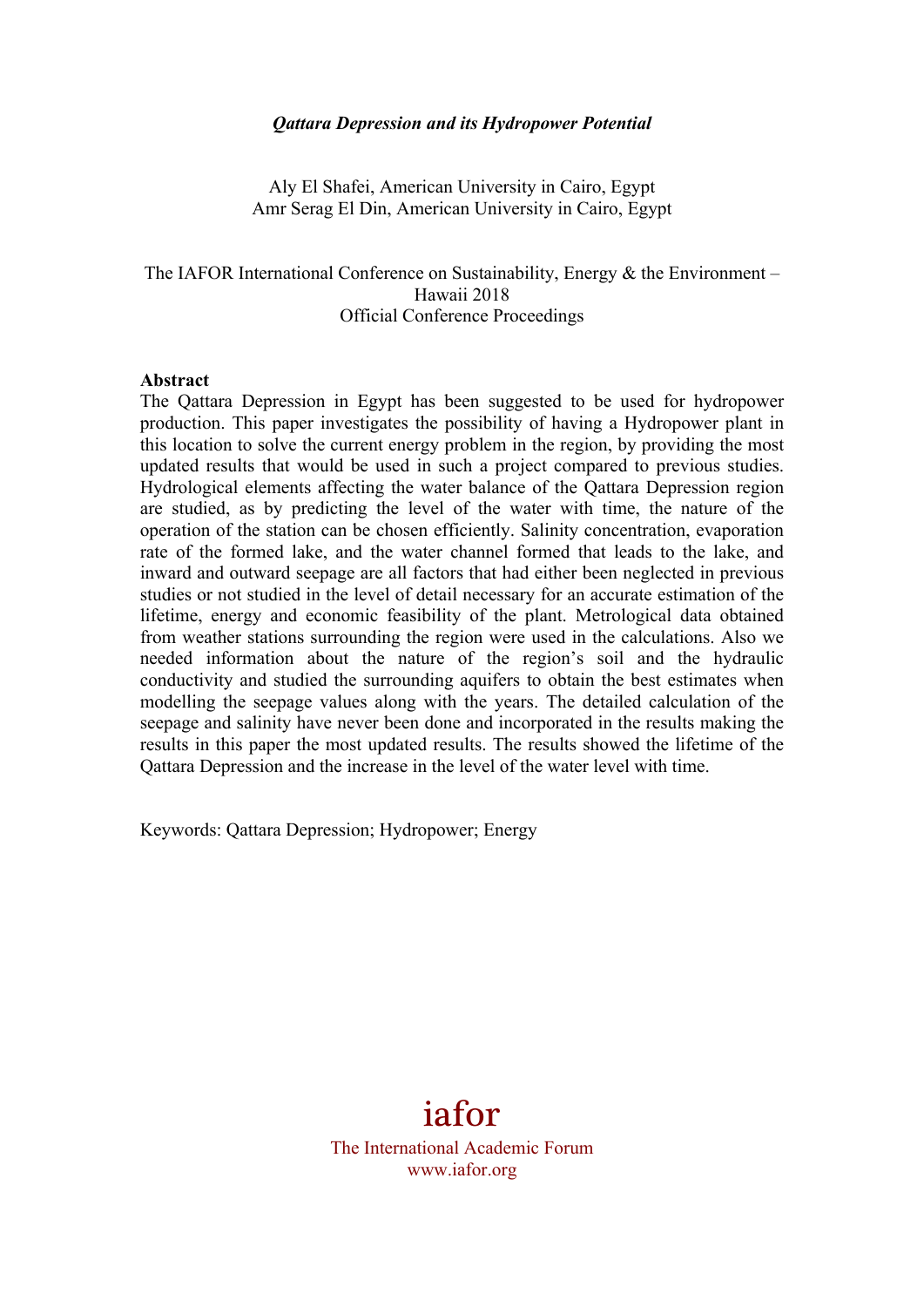## **Introduction**

Qattara Depression was first investigated by Professor Ball in 1927. Table 1 shows information about the routs offered by Ball. By the 1950s after Ball's study and proposal the subject was reopened, were Siemens proposed a scheme that would have provided a power potential of 100 MW, with turbines only operating six hours per day (Martino, 1973). A commission led by Bassler in 1964 with results showing that the Qattara Depression, alternatively to what had previously been said, can be used for pumped-hydro-storage for peak load energy production. Bassler offered several configurations some including a canal that would deliver water to the depression as well as being a shipping route towards the Qattara Lake with a harbor and fishing grounds in the depression [Ezz El Din, 2004]. The depression was to be filled to a height of 60 m below sea level, which would correspond to an area of 12000 km<sup>2</sup>. The volume removed due to evaporation would be 19000 million cubic meters annually. A flow of 600  $\mathrm{m}^3$ /s would be used for the compensation of the evaporation (Martino, 1973). The tunnels carrying the discharge would be about 80 km long and it would reach an underground power plant at level -54 m (Martino, 1973). The operation Bassler proposed was that during hours of low network load demand, the energy produced by the project turbines would be used to pump the water into a high-level natural reservoir that has a capacity of 50 million cubic meters (Martino, 1973). Water located in this zone would offer a valuable head during peak load hours. Therefore, during the peak load periods pumps would not be allowed to work and the extra head obtained would be able to generate a huge amount of power (Ezz El Din, 2004). This system would be able to produce 4000 MW during the peak period and would be adaptable to handle varying demand patterns [Ezz El Din, 2004]. The results of this paper would greatly help in choosing from the different options offered for operation of the Qattara Depression plant. Also Magdi Ragheb (Ragheb, 2012) proposed a power plant that would have wind turbines used in its operation by driving the pumps that would pump the water up to the storage reservoir. And his analysis showed that the plant could produce up to 1,500 MW (Ragheb, 2012).

But, what was lacking the previous studies is that they did not put in to the consideration the channel flow, the effect of salinity on the evaporation rate, and the outward seepage flow. Each of these factors would be investigated to understand their effect on the plant lifetime and operation. And having these results the best method of operation would be chosen.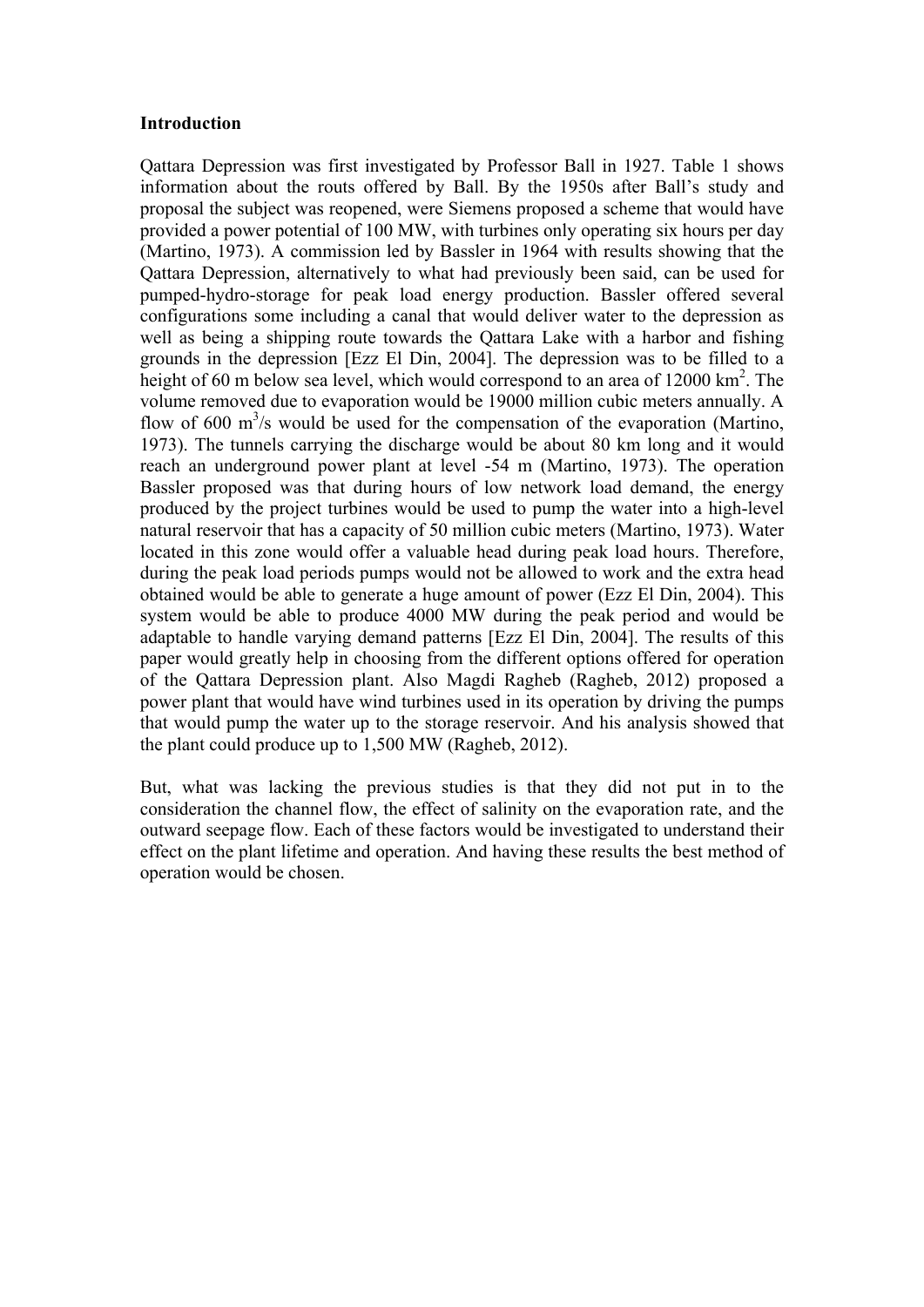

Figure 1: Qattara Depression (Martino, 1973)

|  | Table 1: Routs offered by Dr. Ball |  |  |
|--|------------------------------------|--|--|
|  |                                    |  |  |

| Routs                                      | D       | E       | F       |
|--------------------------------------------|---------|---------|---------|
| Lake level below sea-level (m)             | 50      | 60      | 70      |
| Flow rate $(m^3/\text{sec})$               | 656     | 546     | 348     |
| Amounts of power developable (kwh)         | 200,000 | 200,000 | 150,000 |
| Length of conduit from sea to contour (km) | 72      | 76      | 80      |
| Open channel from sea to tunnels (km)      | 20      |         |         |
| Diameter of tunnels (m) for 200,000 kwh    | 12      | 11      |         |
| Diameter of tunnels (m) for 175,000 kwh    | 11      | 10      |         |
| Diameter of tunnels (m) for 150,000 kwh    | 10.3    | 9.5     | 9.2     |
| Diameter of tunnels (m) for 125,000 kwh    | 98      | 9       | 8.2     |

## **Mathematical Model**

#### *Hydrology*

Evaporation is one of many factors that affect the governing hydrological equation below:

$$
\Delta S = \{P^*A + Q_s + Q_{in} - Q_{out} - E^*A\}^* dt
$$
\n(1)

Where:

 $\Delta S$ =monthly change in storage (m<sup>3</sup>) P=monthly mean precipitation  $(m^3/day)$  $Q_s$ =monthly mean subsurface inflow  $(m^3/day)$  $Q<sub>in</sub>$ =monthly mean discharge to be conveyed (m<sup>3</sup>/day)  $Q_{\text{out}}$ =monthly mean discharge to be pumped (m<sup>3</sup>/day) E=monthly mean evaporation rate from sea surface  $(m^3/day)$ A=Qattara Depression surface area at corresponding level  $(m<sup>2</sup>)$ dt =Time interval equals a month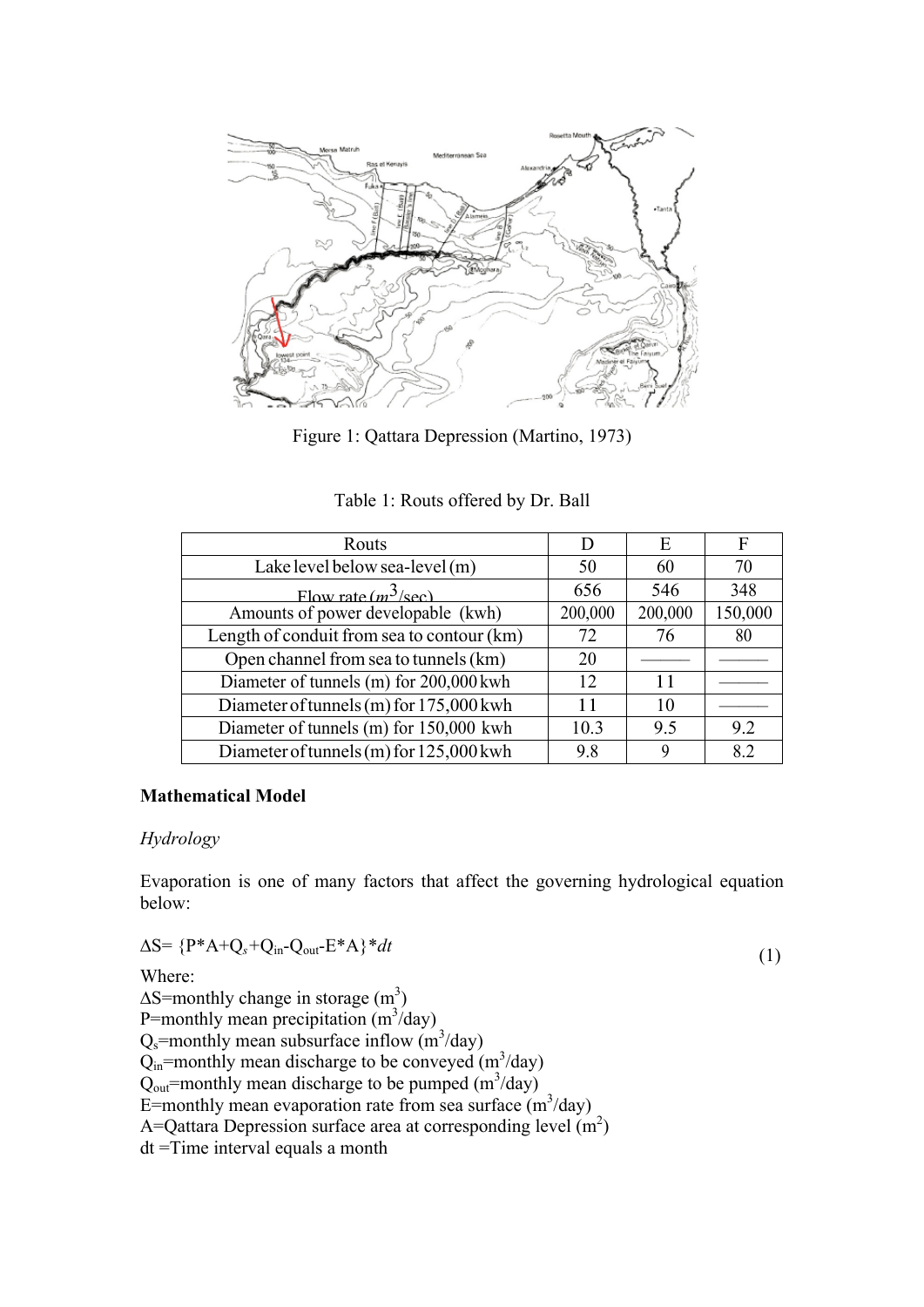The subsurface inflow was estimated to be  $(Q_s)$  57.5 million m3=year (Ezz El Din, 2004). While  $(Q_{out})$  represents the discharge to be pumped back to the sea. The latter term was based on a proposal by Ezz El Din (Ezz El Din, 2004) to pump water from the depression back to the Mediterranean Sea since his calculations showed that the evaporation rate at some point is negligible due to the increase in salinity, this point will be investigated in details in this paper. This is in direct contrast to what Ball and Bassler deduced, which is that the evaporation would continue and would balance with the inflow.  $(O_{out})$  is not considered by the author in his model due to its high cost, therefore the term is taken as zero. As will be shown, even the calculations produced in regards to the salinity by Ezz El Din where simple and a more detailed calculation would produce a less aggressive increase in salinity that would affect the evaporation rate and in turn the final level of the lake. Add to that the effect of the outward seepage to the final results.

## *Topography*

A very important section in the model is the calculation of the area and the volume of the lake at each level in each time step. Topographic data about Qattara Depression is desperately needed for such a project. Data produced from the Shuttle Radar Topographic Mission elevation data product

(SRTM) was used in mapping Qattara Depression (Hafiez, 2014). The following procedure was followed to produce the volume and area of Qattara Depression at different altitudes which is necessary for our model. Using the SRTM data a digital elevation model (DEM) file is produced which is imported to Golden Software Surfer that produces the volume and surface area data at different levels (Hafiez, 2014). The below equations were produced and are used in our Model at each time step to obtain the area.

 $A = 117.5 * S.L + 1950$  *For* (− 40 ≤ *S*.*L* ≤ 0) (2) *A* = 0.0085 \* *S*.*L*<sup>4</sup> + 2.1211\* *S*.*L*<sup>3</sup> + 188.6 \* *S*.*L*<sup>2</sup> + 7286.7 \* *S*.*L* + 118522 *For* (− 90 ≤ *S*.*L* ≤ −40) (3)  $A = 463073 * e^{0.0682*L}$  $For (-120 \le S.L \le -90)$  (4)

Where: A = Total area of the Qattara Depression surface  $(m^2)$ S.L= Surface level of the Qattara Depression (m)

# *Channel Flow*

After examining the topography of the Qattara Depression it became clear that there was another factor that would affect the model which is the channel flow. As the area of the channel formed at the entrance of the sea water to the depression can be included in the evaporation calculation in addition to the area formed by the lake.

The slope at the borders of the depression is aggressive which would provide inertia for the seawater at the entrance. The study shows that the maximum width from north to south is 145 km at longitude 27\_30'E (Hafiez, 2014). While the maximum length from east to west is 300 km at approximately latitude 29\_45'N. The deepest point is at 134 below sea level. (Hafiez, 2014), and is located at the depression's western corner (29\_23'33"N. latitude by 26\_43'57"E. longitude) (Hafiez, 2014). In our model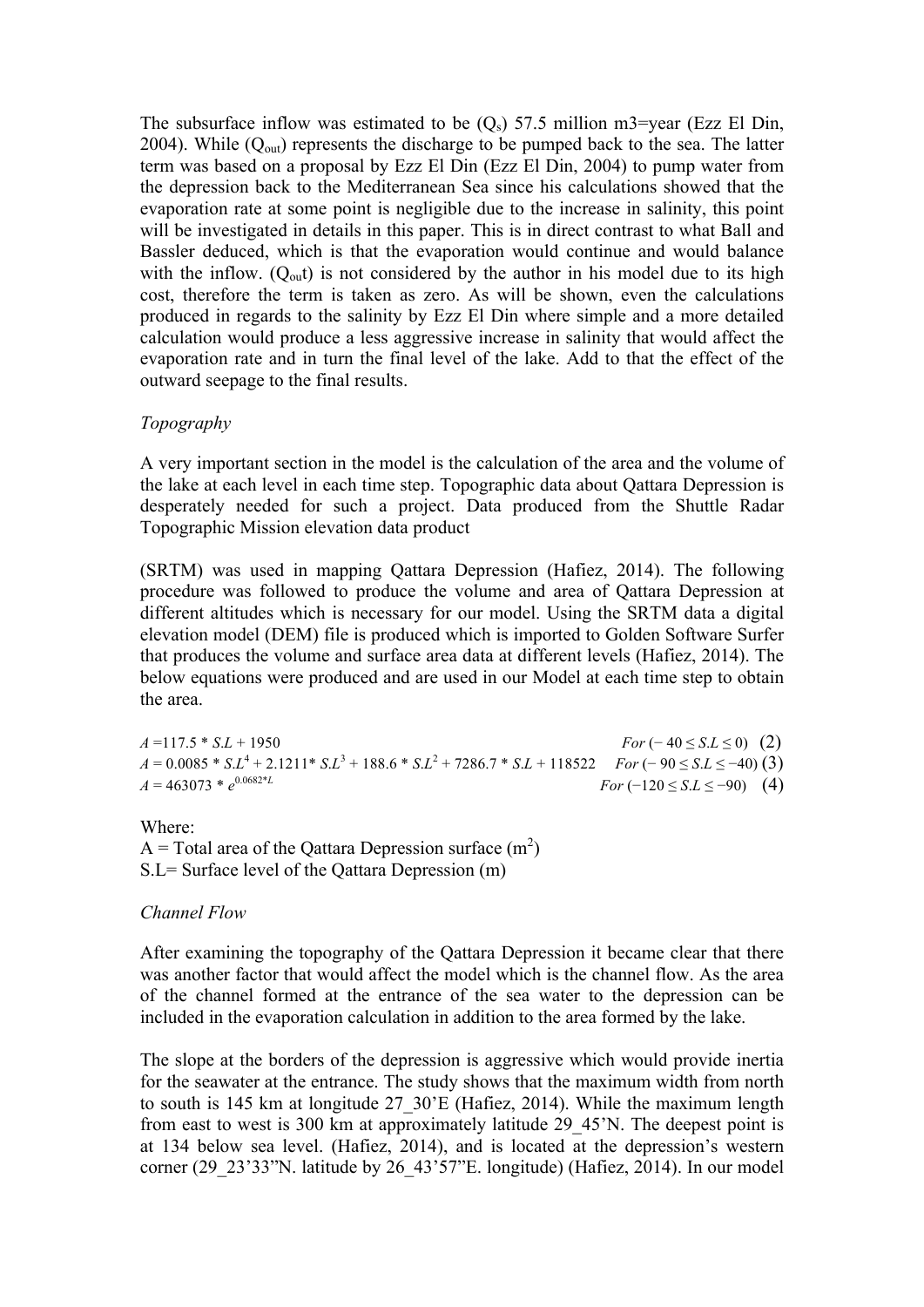the sea water flowing out of the turbines is assumed to follow a channel like flow towards the lowest point in the depression. Analysis of the topography of the depression indicates a slope of approximately 0.4 m/km. Moreover the terrain is assumed to have a manning coefficient n=0.035 based on comparison with similar terrains. The effect caused by this channel on the filling scenario has never been studied before. Manning's formula for channel flow was used as shown below.

$$
Q = \frac{1}{n} * A * R \frac{2}{3} * \sqrt{S}
$$
 (5)

Where:

 $Q =$  Flow Rate, (m3/sec)  $v =$  Velocity,  $(m/s)$  $A = Flow Area, (m2)$ n = Manning's Roughness Coefficient  $R =$  Hydraulic Radius,  $(m)$  $S =$ Channel Slope,  $(m/m)$ 

$$
R = \frac{A}{p} = \frac{b \ast h}{2h + b} \tag{6}
$$

Therefore:

$$
V = \frac{1}{n} * R^{\frac{2}{3}} * \sqrt{S}
$$
 (7)

From the topography obtained from Qattara Depression (h) can be considered in the range of 0.5 to 2 m, with (b) ranging from 378 to 3810 m. And in equation 6 b is the breadth h is the height and P is the perimeter. These values are used in the model to see if the channel would have an effect on the filling scenario and the evaporation rate and also to estimate the time the journey would take to reach the lowest point in the Qattara Depression, the latter was found to be of the order of 2 days.

#### *Evaporation*

An extensive study was done by Ezz El Din (Ezz El Din, 2004) who calculated the evaporation rate using Penman's equation (Peel, 2013) predicted the changes of the Qattara Depression surface level and analyzed the economics of the project at that time. Ezz El Din's usage of Penman's equation (Peel, 2013) was also incorporated in our Model, but the increase of salinity concentration is where our Model differs. There are many formulas available to be used for the estimation of evaporation. Most of them are based on Dalton's fundamental law, which states that evaporation will take place if the actual vapor pressure of the air above the water surface is less than the actual vapor pressure at the water surface. Penman's equation has given very good results especially in humid regions from all the regions that it has been checked around the world (Ezz El Din, 2004). Therefore this part was also used in our Model with confidence. Ezz El Din (Ezz El Din, 2004) modeled the change in the surface level with time using the meteorological data for 360 months (1970-2000). Once using the evaporation rates measured and once using the evaporation rates calculated using Penman's equation, the results showed that the equation is applicable to the monthly average. In Ezz El Din's model, each run had a random year chosen from the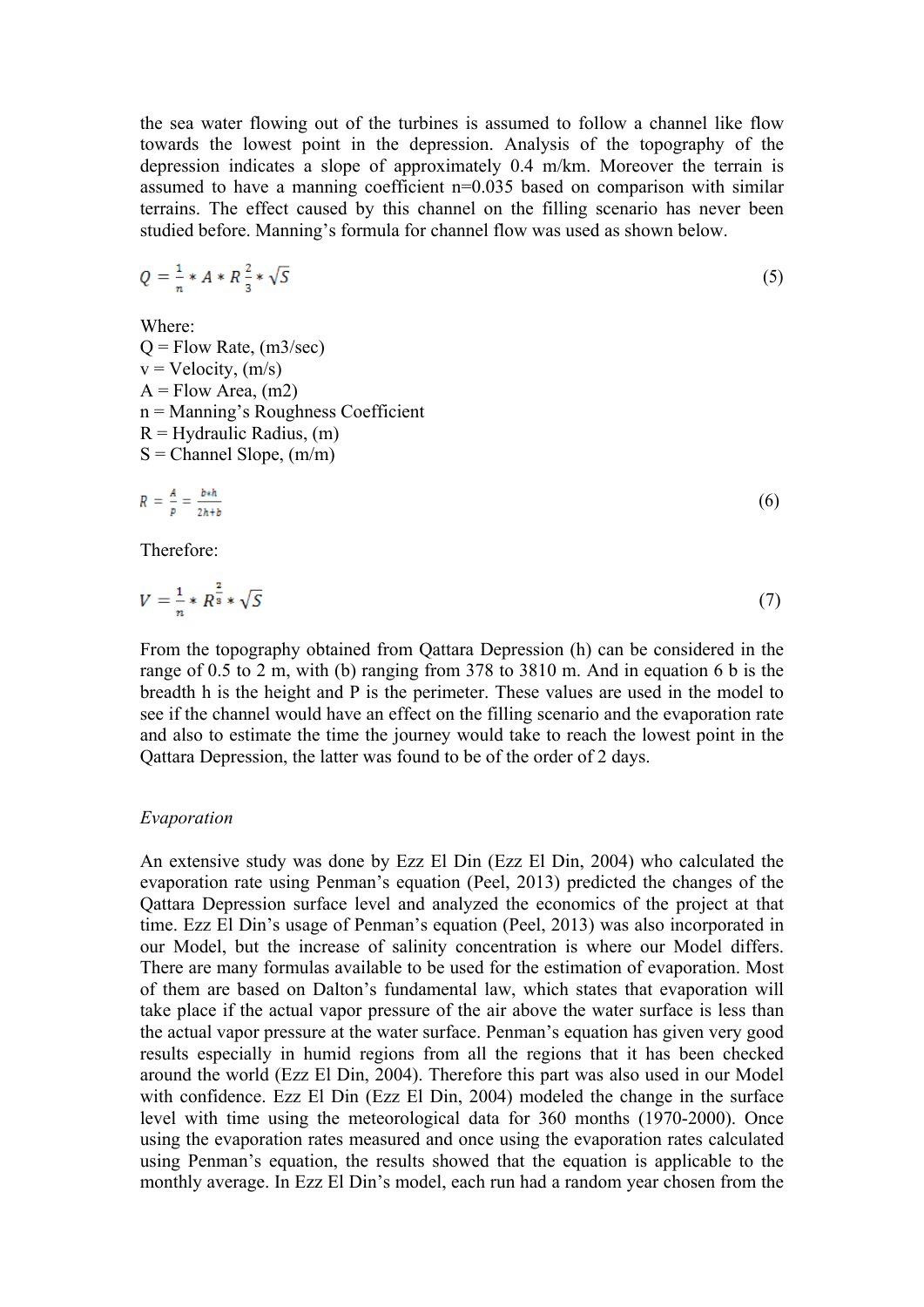30 years available. The same meteorological data was used in our Model. Different schemes where studied by Ezz El Din as shown below:

- Base-load scheme 24 hours production
- Peak-load scheme for some hours of production per day for developing hydro power during the peak load period
- Mixed pumped storage scheme which is used to develop the hydro power at peak-load period and pumping at the off-peak period, and the pumping power coming from the grid during off peak period

Ezz El Din concluded from his results of the three alternative schemes that salinity would have a severe effect on the lifetime of the project. As increasing the salinity will severely decrease the evaporation rate and lead to the water level increasing much more rapidly and not leveling out, as will be seen in the results, contrary to what Ball and Bassler deduced. Our model studied the effect of salinity in greater detail. The following form of Penman formula (Peel, 2013) is used in the model to obtain the evaporation rate in mm/day:

$$
E = \frac{\Delta * H + \gamma * E_a}{\Delta + \gamma} \tag{8}
$$

Where:

E= Evaporation in mm/day

∆= The slope of vapor pressure vs temperature curve

 $E_a$ =Evaporation rate using Dalton's equation (Jensen, 2008) of the boundary layer above the water surface in mm/day

 $\gamma$ = psychomotor constant = 0.66 if temp in  $\mathbb C$  and e in millibar or 0.485 if e is in mm  $Hg$ .

Hence using equation (1) the variations in the monthly water storage are obtained but an important factor that needs to be studied is salinity and its effect on the plant's lifetime.

# *Salinity*

The salinity would increase due to the sea water continuously pouring and evaporation occurring. This would lead to a decrease of the evaporation rate, which in turn would lead to a rise in water level and consequent decrease in head available and therefore power output and lifetime of the plant. Specific gravity of the sea water entering Qattara Depression (S.G) is taken as 1.025 as this represents the (S.G) of the Mediterranean Sea. Variations in the specific gravity of the Qattara Depression Lake  $(g<sub>s</sub>)$ , were considered in Ezz El Din's calculations using the general equation shown below:

$$
S. G = \frac{\Delta S * g_s + V_o * S. G_0}{V_o + \Delta S} \tag{9}
$$

Where:  $S.G<sub>o</sub>$  = Initial value of specific gravity  $V_0$  = Initial volume of sea water  $g_s$  = The specific gravity for the differential volume  $\Delta S$  = Change in contents of water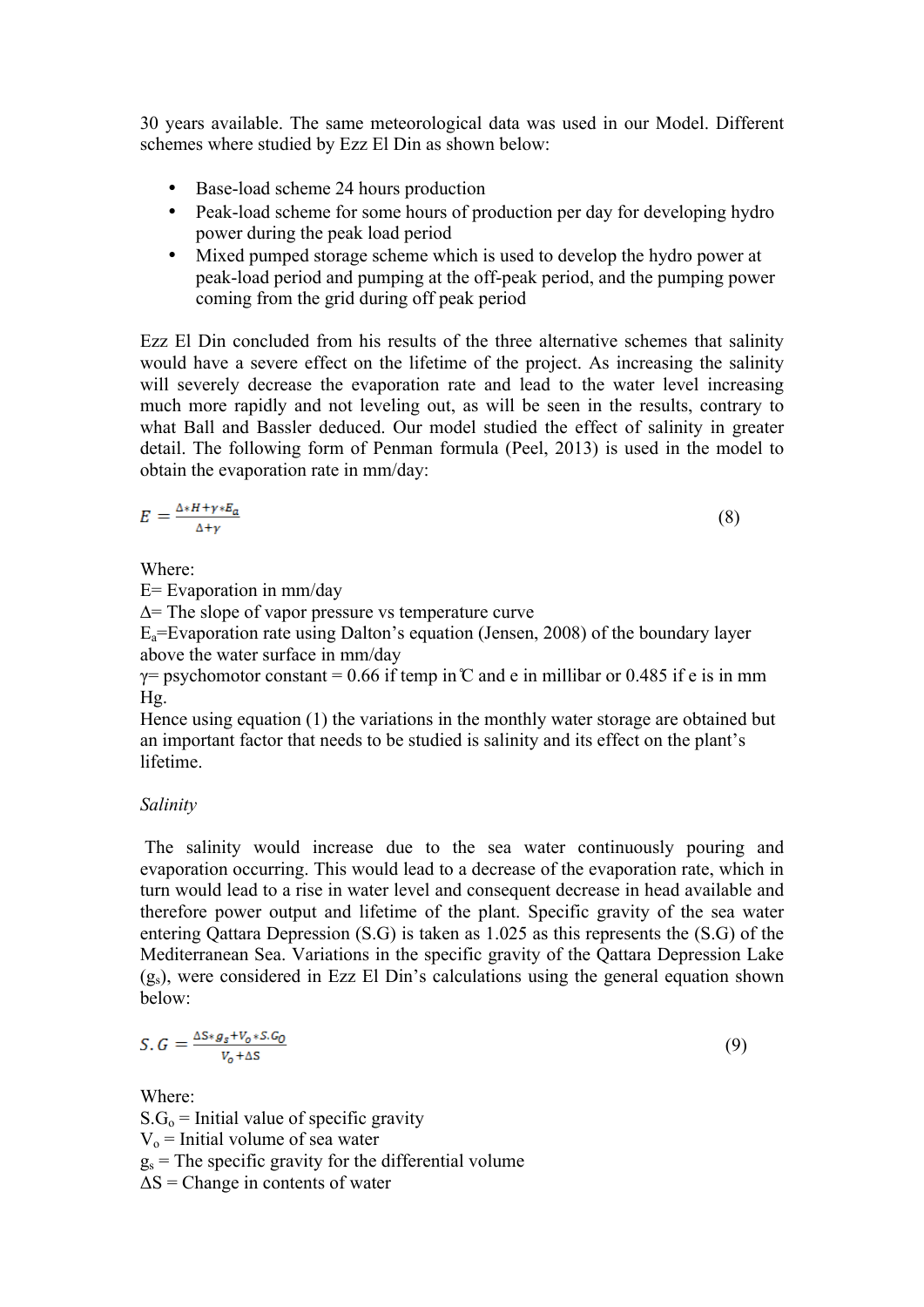The Equation used in Ezz El Din's model was found to be very approximate so for more accuracy in our model the following equations are used.

$$
C = \frac{mass \ of \ salt}{volume \ of \ water} \tag{10}
$$

Where:

C: Instantaneous salt concentration in reservoir

$$
\delta C = \frac{dC}{dm_{salt}} * \delta m_{salt} + \frac{dC}{dV} * \delta V \tag{11}
$$

$$
\delta m_{salt} = [V_{sea} * C_{sea} + \Sigma V_{si} C_{si} - (V_{so} + V_{pumped})C]
$$
\n(12)

$$
\frac{dc}{dt} = \frac{1}{V} \left[ V_{ssa} * C_{sea} + \sum V_{si} C_{si} - \left( V_{so} + V_{pumped} \right) C \right] - \frac{m_{salt}}{V^2} \left[ V_{sea} + V_{rain} + \sum V_{si} - V_{so} - V_{evap} - V_{pump} \right]
$$
\n(13)

Where:

 $\frac{dc}{dt}$ Rate of change of salinity

 $\overline{V}$ =Volume of water (m<sup>3</sup>)

 $V_{sea}$ =Flow rate of sea water entering the depression (m<sup>3</sup>/month)

 $C_{\text{sea}}$ =Salinity of the sea in kg/m<sup>3</sup>

 $V_{si}$  =Flow rate of water entering the depression through seepage (m<sup>3</sup>/month)  $C_{si}$  =Salinity of the inward seepage in kg/m<sup>3</sup>

 $V_{so}$  =Flow rate of water leaving the depression through seepage (m<sup>3</sup>/month)

 $V_{pumped}$  =Flow rate of sea water pumped out of the depression  $(m<sup>3</sup>/month)$  $C =$ Salinity kg/m<sup>3</sup>

 $m_{salt}$ =Mass of salt in kg

 $V_{\text{rain}}$  =Flow rate of water entering the depression through rain (m<sub>3</sub>=month)

Vevap =Flow rate of water leaving the depression through evaporation (m3=month)

The predictor corrector method is then used in matlab for equation to obtain accurate values for the salinity (C) in every time step which is then converted to specific gravity to find the effect of salinity on the evaporation rate. The evaporation factor is derived as shown below. This factor is multiplied in the model to the value of evaporation calculated and it can reach zero if the salinity of the water reaches a certain threshold. Es represents the value of evaporation at the salinity reached.

$$
\frac{x_1}{x_0} = 8.23 * S. G^2 - 32.5 * S. G^2 + 39.8 * S. G - 14.5
$$
\n
$$
(14)
$$

$$
\frac{x_i}{x_n} = 5.6 * S. G^2 - 16.58 * S. G + 12.273 \tag{15}
$$

#### *Seepage*

Seepage is also another very important factor that was neglected in all previous studies. This is a factor that when included in the calculation was assumed by all previous studies to have a positive effect on the plant life, which is true. But, that positive impact needs to be calculated as it would affect the economic study of such a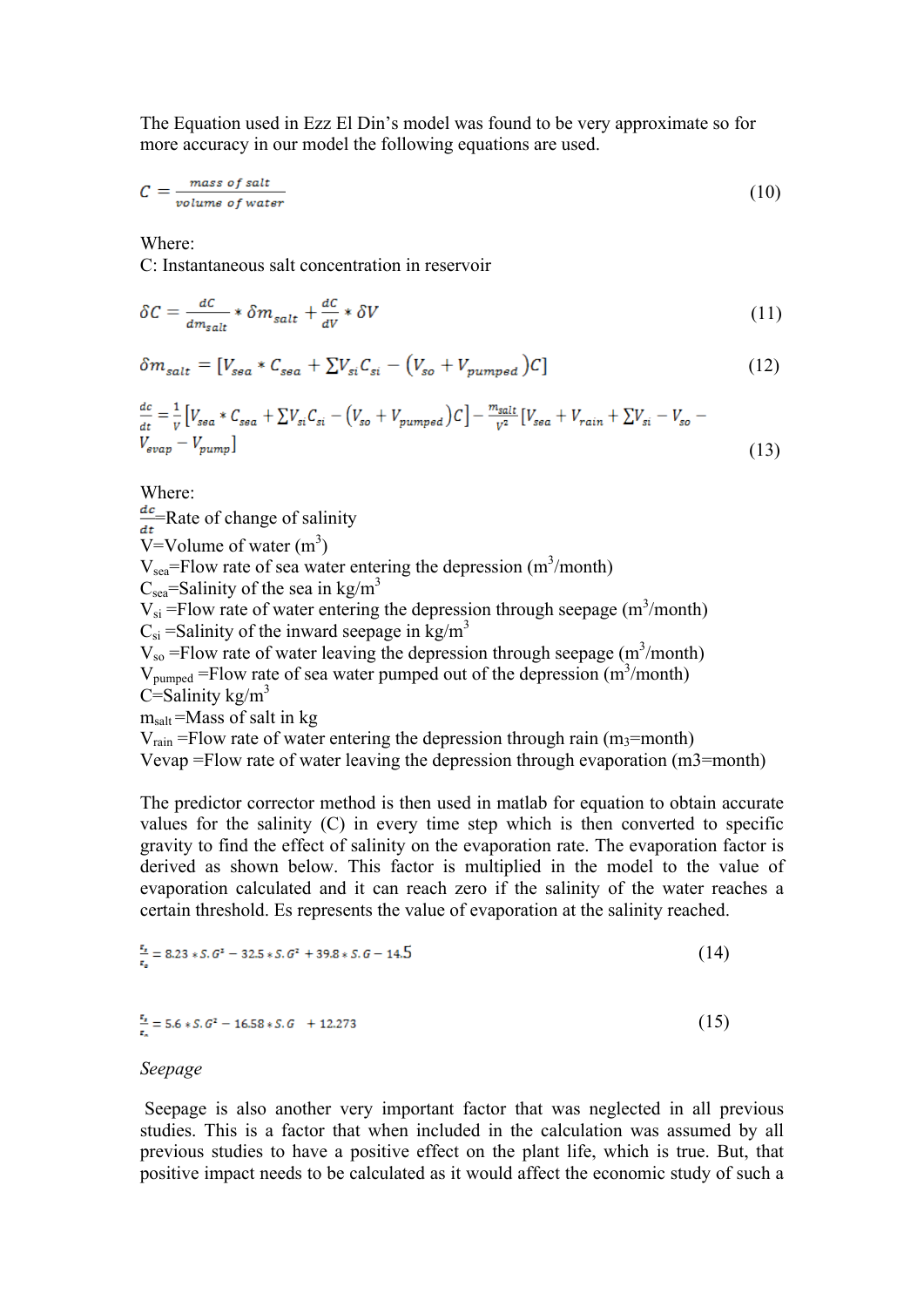project significantly. Dr. Fredlund (Fredlund, 2001) presents a three dimensional partial differential equation for seepage through a heterogenous, anisotropic, saturated-unsaturated soil and satisfies conservation of mass for a representative elemental volume. The equation shown below assumes that the total stress remains constant during a transient process (Fredlund, 2001).

$$
\frac{d}{dz}\left(k\,\frac{dh}{dz}\right) = m\gamma\,\frac{dh}{dt} \tag{16}
$$

Where:

k=Coefficient of permeability of the soil in the z direction m=The slope of the soil water characteristic curve (water storage)  $\nu$ =Unit weight of water

The one dimensional form of the above equation is used in our matlab code to model Qattara Depression; the justification being that the lateral extent of the seepage flow is much larger than its depth, leading to vertical gradients being much larger than lateral ones. The value of the coefficient of permeability or also called hydraulic conductivity for this region is obtained from S. Rizk (Rizk, 1991) as 0.00025 m/sec as an average value for the Qattara Depression. The hydraulic conductivity varies from one region to another in the depression for that a sensitivity analysis was performed to determine the effect of the hydraulic conductivity changes on the model and the plant life. The tables below show values for the hydraulic conductivity and storage coefficient for many locations including Kharga,Dakhla, and Moghera which are close to the Qattara Depression. Definitely a site survey preformed on the exact nature of soil in the Qattara Depression would present more accurate results. But, using this study the model is run using different specific yields and for sand classified as fine or coarse and the results are compared. The value of the storage coefficient will be taken as an average of  $2.84*10^{-4}$  and a sensitivity analysis performed. Equation (16) is going to be solved in the model by employing the finite volume method.

Initial conditions:

At t=0 
$$
\left(\frac{dz}{dz}\right)_t = 0
$$

Boundary conditions:

 $h = \rho g H$ 

 $\frac{dh}{h}$ =0

$$
\int_{t}^{t+\Delta t} \int_{z}^{z+\Delta z} \frac{d}{dz} \left(k * \frac{dh}{dz}\right) dz \, dt = m\gamma \int_{z}^{z+\Delta z} \int_{t}^{t+\Delta t} \frac{dt}{dt} dt \, dz
$$

Taking x= $\frac{k}{my}$  integrating the DE over a finite volume extending between z and z+  $\Delta z$ , and time t to t+∆ t yields:

$$
xh_{j+1}^{t} + (1 - 2x)h_j^{t} + xh_{j-1}^{t} = (1 + 2x)h_j^{t + \Delta t} - xh_{j+1}^{t + \Delta t} - xh_{j+1}^{t + \Delta t} - xh_{j-1}^{t + \Delta t}
$$
 (17)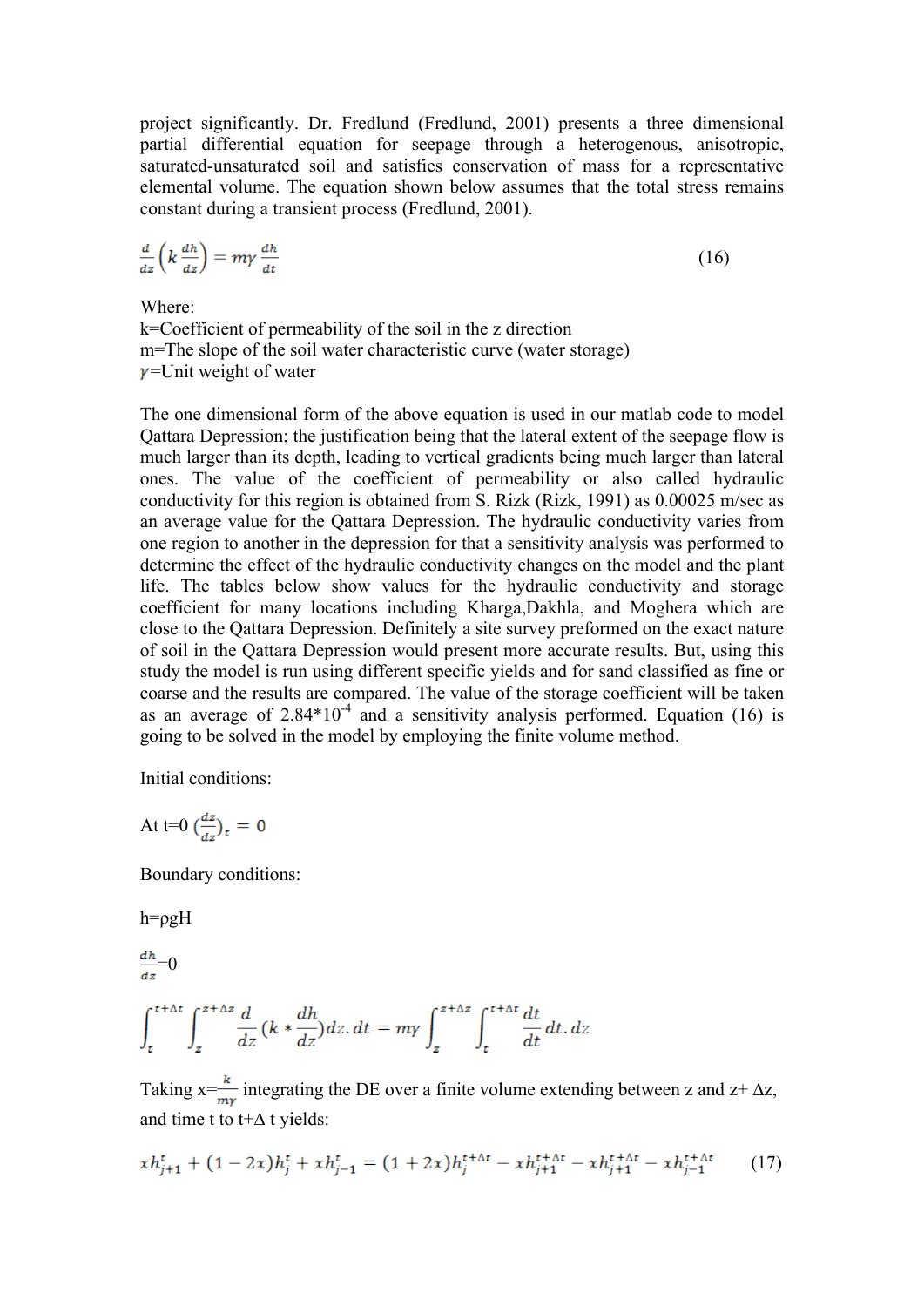Equation (17) expressed at all nodes across the domain constitute a set of linear algebraic equations displaying a tri-diagonal matrix of coefficients. The time steps are taken as daily steps, and the space steps are taken as 1 m. An assumption is made that there are no rocks underneath the surface and that the seepage will continue. So for each time step the head is calculated for all the nodes. The head is then used to obtain the velocity at each node as it is the difference between the head between two nodes multiplied by the hydraulic conductivity. The velocity at the first node is then multiplied by the instantaneous area being solved for and that presents the outward seepage  $m^3$ /month.

# **Display of Results**

The results that would offer a contribution to the planning of the project. As will be shown in the figures below the inclusion of the Chanel Flow in all the models and results did not have any effect on the life cycle or power production of the Plant. And that was the case no matter the breadth of the Chanel taken. The figures below show the effect of salinity on the surface level of the water in the Qattara Depression. We have three alternatives to compare between when assessing the effect of salinity on the plant life. First, we have salinity affect not included, second we have Ezz El Din's calculation explained above, and third there is the new detailed salinity calculation included in our Model. As seen from the results having no salinity the level of the lake levels out by incorporating Ezz El Din's method for salinity calculation the evaporation rate progressively decreases with the passage of time leading to the level of the lake to keep increasing. The new detailed method for Salinity showed the same affect but the results were less aggressive leading to a longer life. In the salinity comparison between all three different options for a fair comparison the same conditions were used in the model, same hydraulic conductivity and seepage and water inflow from the sea.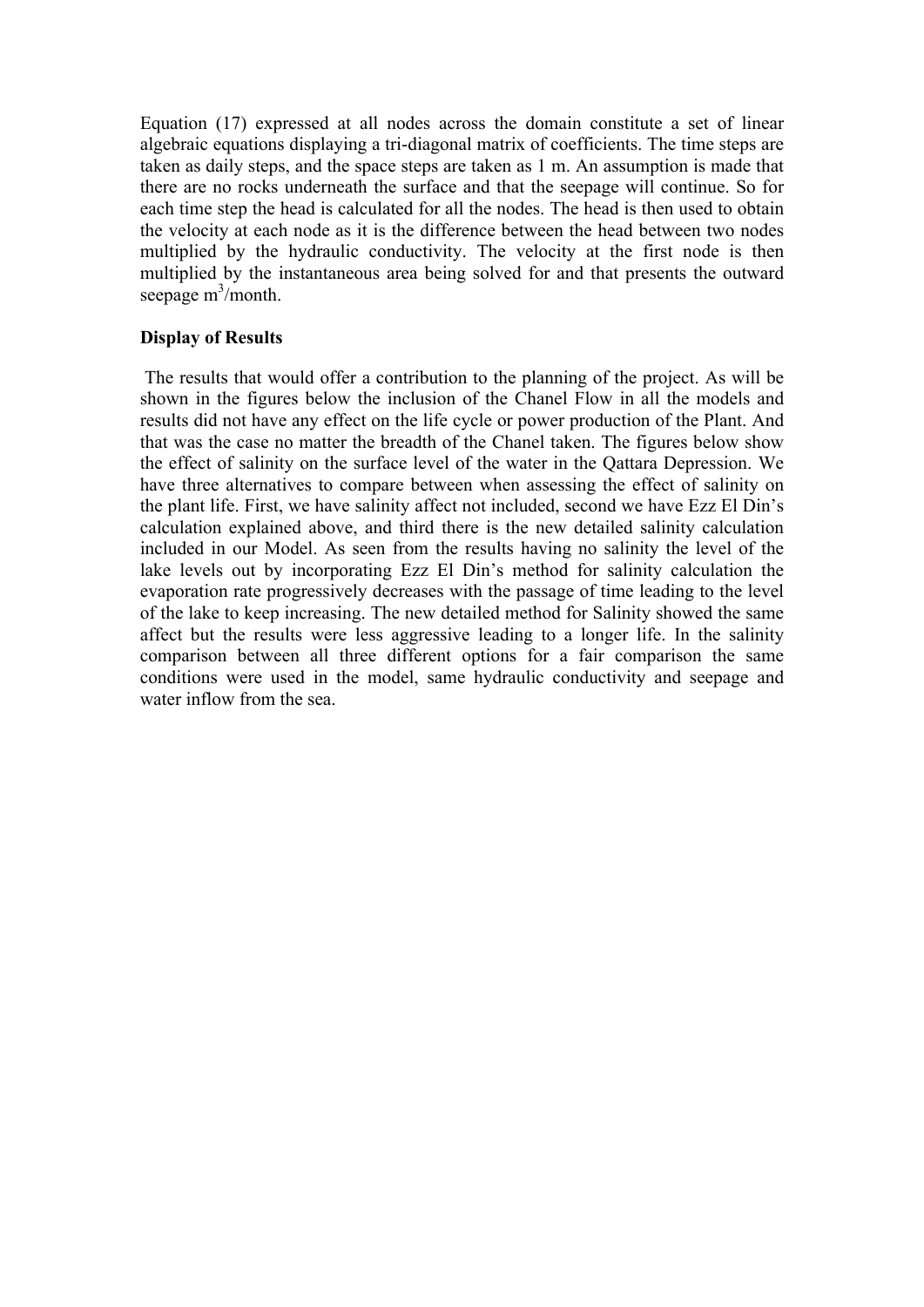

Figure 2: Salinity Comparison



Figure 3: Seepage Comparison

Also, the effect of seepage was studied to show the effect of having this factor in the model. And it showed that after 100 years the level of the lake would be 14 m when seepage is included and 36 m when seepage is not included and in both cases salinity is calculated with the most updated method explained in this paper. The results show that the effect of increasing the hydraulic conductivity from 0.00025 m/sec to 0.0025 m/sec has a great effect on the overall results. Surface level (S.L) decreases to a lower level when hydraulic conductivity increases. And the surface level increases faster when hydraulic conductivity of the soil decreases.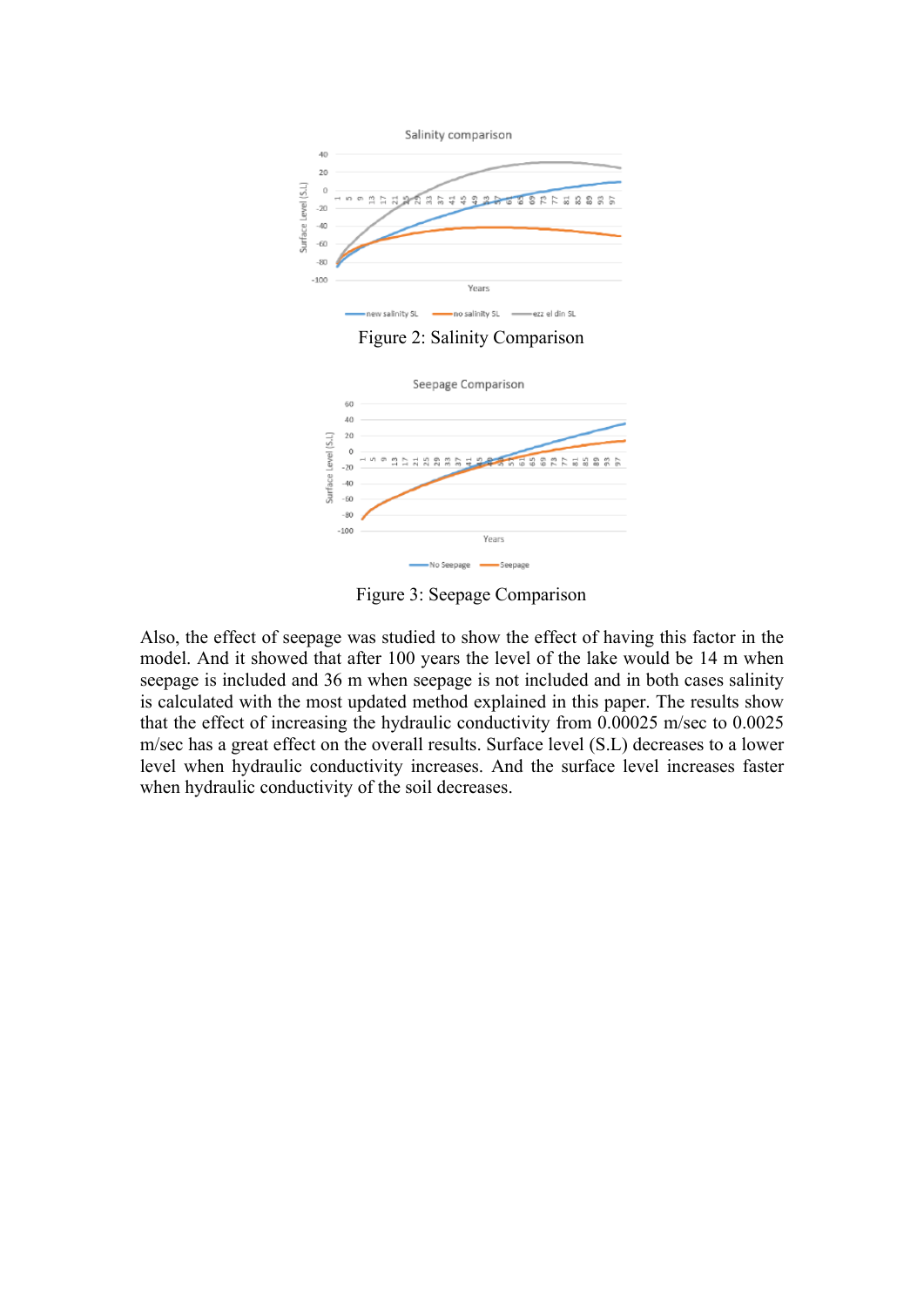

Figure 4: Effect of keeping the hydraulic conductivity at 0.00025 m/sec



Figure 5: Effect of increasing the hydraulic conductivity

## **Summary and Conclusion**

Therefore, as seen from the results Channel Flow has no effect on the plant life. But the effect of the new salinity calculation showed different results as the lake reached 10 m above sea level in the new salinity calculation while it reached 25 m above sea level using Ezz El Din's method after 100 years. And in both cases a 656 m<sup>3</sup>/s flow was used and outwards seepage was incorporated in the models.

While outward seepage also showed a considerable effect on the results as the lake would last longer with outwards seepage calculated in the model. The manner of operation is flexible so it must not necessarily be  $656 \text{ m}^3/\text{s}$ . Different flow rates can be used and the plant does not have to be operational 24 hours/day it can be pumped hydro storage operation. All these new results would have great effects on the economic study preformed on such a project and the method of operation chosen which should be pumped hydro storage to prolong the plant's life time.